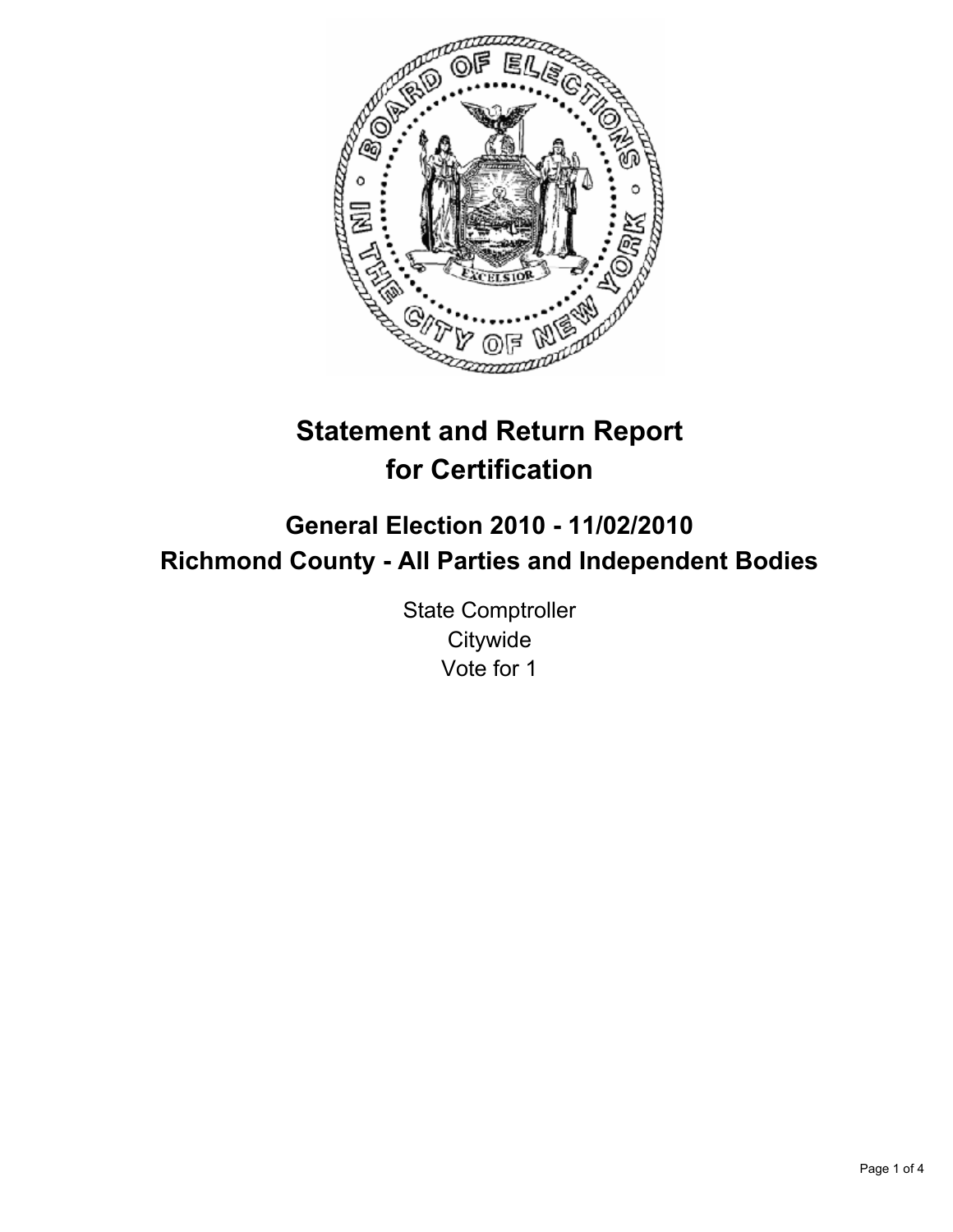

### **Assembly District 60**

| <b>PUBLIC COUNTER</b>                | 16,620 |
|--------------------------------------|--------|
| <b>EMERGENCY</b>                     | 0      |
| ABSENTEE/MILITARY                    | 647    |
| <b>AFFIDAVIT</b>                     | 161    |
| <b>Total Ballots</b>                 | 17,466 |
| THOMAS P DINAPOLI (DEMOCRATIC)       | 5,819  |
| HARRY WILSON (REPUBLICAN)            | 8,048  |
| HARRY WILSON (INDEPENDENCE)          | 479    |
| HARRY WILSON (CONSERVATIVE)          | 1,298  |
| THOMAS P DINAPOLI (WORKING FAMILIES) | 564    |
| <b>JULIA A WILLEBRAND (GREEN)</b>    | 225    |
| JOHN GAETANI (LIBERTARIAN)           | 85     |
| ELIZABETH CAMMARATA (WRITE-IN)       | 1      |
| JAMES A ALFANO (WRITE-IN)            | 1      |
| JANE DOE (WRITE-IN)                  | 1      |
| NO NAME (WRITE-IN)                   | 2      |
| <b>Total Votes</b>                   | 16,523 |
| Unrecorded                           | 943    |

#### **Assembly District 61**

| <b>PUBLIC COUNTER</b>                | 24,889         |
|--------------------------------------|----------------|
| <b>EMERGENCY</b>                     | 0              |
| ABSENTEE/MILITARY                    | 890            |
| <b>AFFIDAVIT</b>                     | 354            |
| <b>Total Ballots</b>                 | 26,195         |
| THOMAS P DINAPOLI (DEMOCRATIC)       | 13,619         |
| HARRY WILSON (REPUBLICAN)            | 7,163          |
| HARRY WILSON (INDEPENDENCE)          | 805            |
| HARRY WILSON (CONSERVATIVE)          | 1,371          |
| THOMAS P DINAPOLI (WORKING FAMILIES) | 1,197          |
| JULIA A WILLEBRAND (GREEN)           | 447            |
| JOHN GAETANI (LIBERTARIAN)           | 123            |
| DAVID MOAT (WRITE-IN)                | 1              |
| HAROLD LUTZ (WRITE-IN)               | 1              |
| LORI SADDLER (WRITE-IN)              | 1              |
| MICHELLE BRIGGS (WRITE-IN)           | 1              |
| NO NAME (WRITE-IN)                   | 1              |
| NONE (WRITE-IN)                      | 1              |
| WILLIAM THOMPSON (WRITE-IN)          | $\overline{2}$ |
| WILMA MAFTN (WRITE-IN)               | 1              |
| <b>Total Votes</b>                   | 24,734         |
| Unrecorded                           | 1,461          |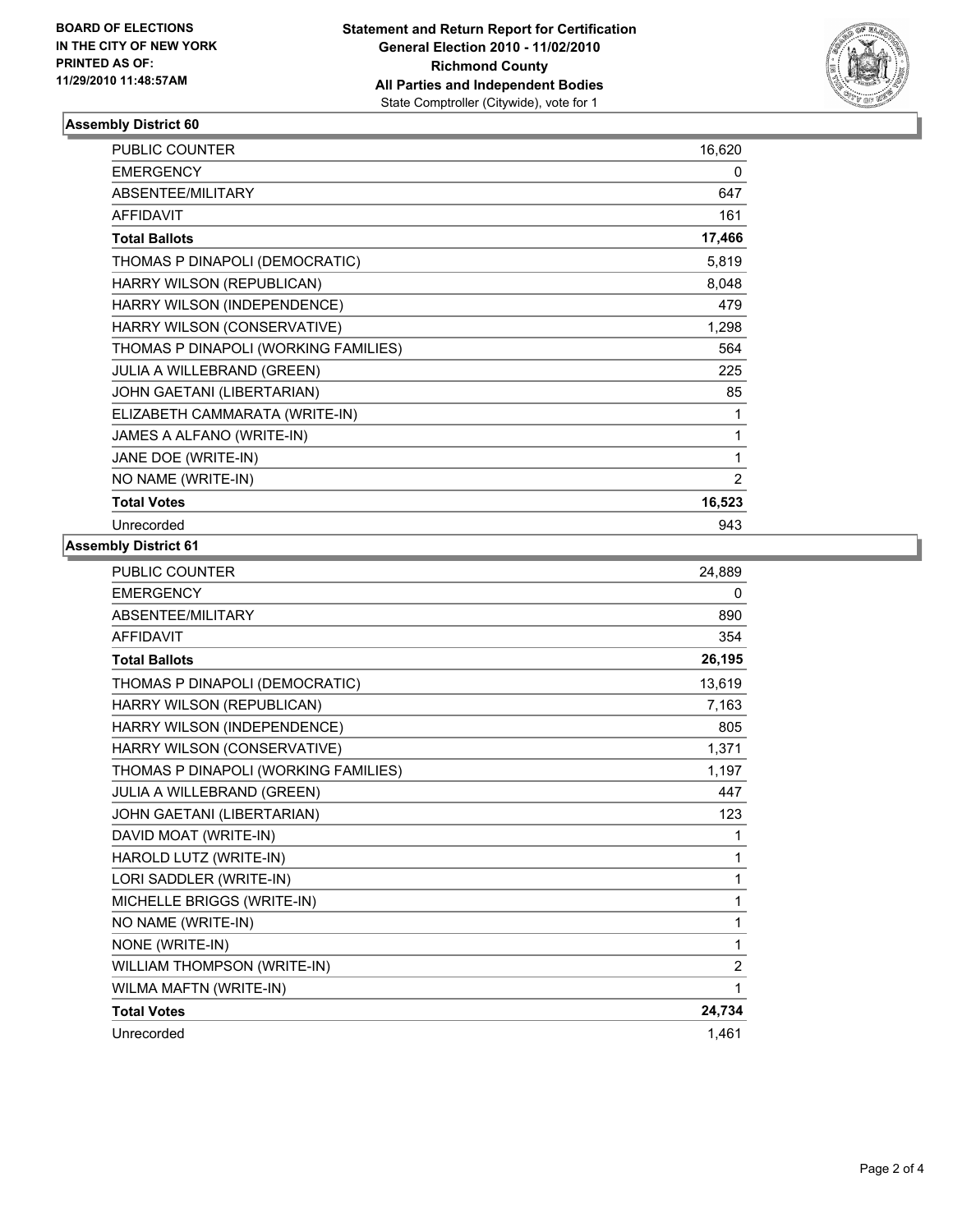

### **Assembly District 62**

| <b>PUBLIC COUNTER</b>                | 29,387 |
|--------------------------------------|--------|
| <b>EMERGENCY</b>                     | 1      |
| ABSENTEE/MILITARY                    | 843    |
| <b>AFFIDAVIT</b>                     | 222    |
| <b>Total Ballots</b>                 | 30,488 |
| THOMAS P DINAPOLI (DEMOCRATIC)       | 7,981  |
| HARRY WILSON (REPUBLICAN)            | 16,719 |
| HARRY WILSON (INDEPENDENCE)          | 861    |
| HARRY WILSON (CONSERVATIVE)          | 2,509  |
| THOMAS P DINAPOLI (WORKING FAMILIES) | 734    |
| JULIA A WILLEBRAND (GREEN)           | 335    |
| JOHN GAETANI (LIBERTARIAN)           | 115    |
| ART VANDERLAY (WRITE-IN)             | 1      |
| <b>BLANK (WRITE-IN)</b>              | 1      |
| DANIEL P. LEHONE (WRITE-IN)          | 1      |
| DANIK KRELDIN (WRITE-IN)             | 1      |
| DON LEHANE (WRITE-IN)                | 1      |
| TERESA A. ZERILLI (WRITE-IN)         | 1      |
| <b>Total Votes</b>                   | 29,260 |
| Unrecorded                           | 1,228  |

**Assembly District 63**

| <b>PUBLIC COUNTER</b>                | 24,048 |
|--------------------------------------|--------|
| <b>EMERGENCY</b>                     | 0      |
| ABSENTEE/MILITARY                    | 849    |
| <b>AFFIDAVIT</b>                     | 253    |
| <b>Total Ballots</b>                 | 25,219 |
| THOMAS P DINAPOLI (DEMOCRATIC)       | 10,285 |
| HARRY WILSON (REPUBLICAN)            | 10,503 |
| HARRY WILSON (INDEPENDENCE)          | 728    |
| HARRY WILSON (CONSERVATIVE)          | 1,363  |
| THOMAS P DINAPOLI (WORKING FAMILIES) | 694    |
| <b>JULIA A WILLEBRAND (GREEN)</b>    | 322    |
| JOHN GAETANI (LIBERTARIAN)           | 124    |
| DAN BONANAO (WRITE-IN)               | 1      |
| DONALD DUCK (WRITE-IN)               | 1      |
| KENNETH FEINBERG (WRITE-IN)          | 1      |
| LIONEL HUTZ (WRITE-IN)               | 1      |
| NO NAME (WRITE-IN)                   | 1      |
| WILLIAM BAROZ (WRITE-IN)             | 1      |
| <b>Total Votes</b>                   | 24,025 |
| Unrecorded                           | 1,194  |